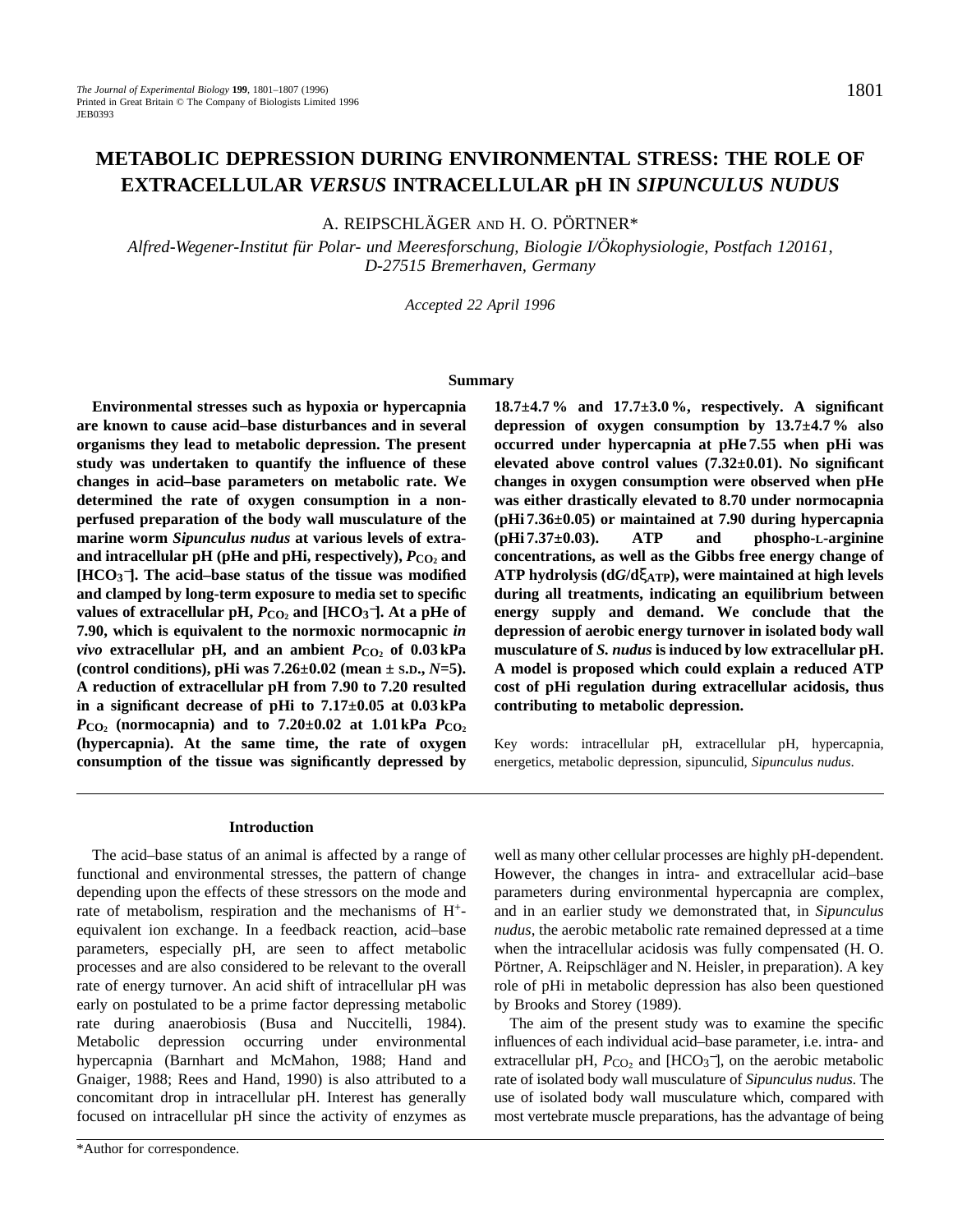# 1802 A. REIPSCHLÄGER AND H. O. PÖRTNER

viable as a non-perfused preparation, allowed us to define the extracellular acid–base status and thereby control and clamp intracellular steady-state acid–base parameters. Oxygen consumption rates of the tissue were determined under a variety of physiological conditions, including normocapnic extra- and intracellular acidosis and alkalosis and uncompensated as well as compensated hypercapnic acidosis. We were able to demonstrate that extracellular rather than intracellular pH is the parameter inducing metabolic depression in isolated body wall musculature of *S. nudus*.

#### **Materials and methods**

## *Animals*

Large specimens (20–40 g) of *Sipunculus nudus* were dug up from sandy sediments of the intertidal zone in Locquémeau, Brittany, France, in February 1994. The animals were kept in aquaria with aerated artificial sea water and a bottom layer of sand (15–25 cm) at  $11-15$  °C for periods of up to several weeks.

## *Experimental procedure*

For the preparation of isolated body wall musculature, individuals were killed by 'decapitating' them behind the base of the introvert retractor muscles. The animals were opened dorsally and all inner organs including the ventral nerve cord were removed. The body wall musculature was cut longitudinally to obtain two identical halves. One half was used for one experiment. The tissue was punctured at the edges with a fine needle and fixed with thread onto a plastic frame. Each tissue preparation was first subjected to 12 h of normocapnic control incubation at pH 7.90. The incubations were carried out in filtered 34 ‰ artificial sea water (Wiegand, Germany) with 0.1 g l<sup>-1</sup> streptomycin, 10<sup>5</sup> i.u. l<sup>-1</sup> penicillin and 0.01 mol l<sup>-1</sup> TEA/HCl at a temperature of  $15 \pm 0.5$  °C. For each incubation, tissues from 1–3 animals were placed together in a volume of 2 l, equilibrated and bubbled continuously with 40 % air and 60 % nitrogen supplied by a gas-mixing pump (2M303/a-F, Wösthoff, Germany). A hypoxic gas mixture was used because normoxic  $P_{\text{O}_2}$  levels can be damaging to this sediment-dwelling animal. After 12h of incubation, the control rate of oxygen consumption was determined at pHe 7.90. Subsequently, each tissue was subjected to a second incubation period of 24 h under normocapnic (0.03 kPa *P*<sub>CO2</sub>) or hypercapnic (1.01 kPa *P*<sub>CO2</sub>) conditions in media of different pH values. Normocapnic incubations (40 % air/60 % nitrogen) were carried out at pH 7.20, 7.90 or 8.70, and hypercapnic incubations (40 % air/59 % nitrogen/1 % CO2) at pH 7.20, 7.55 or 7.90. Prior to the incubation of the tissue, hypercapnic solutions were equilibrated with the gas mixture for several hours. pH was then readjusted by addition of the appropriate amounts of solid NaHCO<sub>3</sub> calculated from the Henderson-Hasselbalch equation using a value of pK"' determined according to Heisler (1986). pH was checked at the beginning and at the end of the experiment and confirmed to be within  $\pm 0.03$  units of the initial value. After 24 h of incubation in the different media, the rate of oxygen consumption of the tissue was determined for a second time. At the end of the experiments, the tissue was freeze-clamped and stored under liquid nitrogen for further analyses. Water samples were taken and stored under liquid nitrogen for later analysis of the total content of CO2.

#### *Analyses*

Oxygen consumption rates were determined by closedsystem respirometry in a 93 ml respiration chamber equipped with a polarographic oxygen sensor (Eschweiler, Germany). The chambers were filled with solutions identical to those in which the previous incubations had been carried out. Oxygen consumption was recorded for 1–2 h. The determination of oxygen consumption rates in chambers without tissue showed that bacterial growth was completely inhibited by the added antibiotics.

Intracellular acid–base parameters were determined according to Pörtner *et al.* (1990). Total  $CO_2$  ( $C_{CO_2}$ ) was measured using a gas chromatograph (Hach Carle, USA) and apparent  $HCO_3^-$  concentrations were calculated as  $[HCO_3^-] =$  $C_{\text{CO}_2}$  –  $\alpha_{\text{CO}_2} \times P_{\text{CO}_2}$  using values of pK<sup>*m*</sup> and of the solubility coefficient  $\alpha_{\text{CO}_2}$  determined according to Heisler (1986).

Samples of the body wall musculature were ground under liquid nitrogen and extracted in ice-cold perchloric acid as described by Beis and Newsholme (1975). The extracts were pH-neutralized with 5 mol l<sup>-1</sup> KOH and solid K<sub>2</sub>CO<sub>3</sub>/KHCO<sub>3</sub> (1:6 w/w). ATP was analyzed according to Bergmeyer (1984), phospho-L-arginine and L-arginine according to Grieshaber *et al.* (1978) and inorganic phosphate was assayed according to Pörtner (1990). Levels of free ADP and AMP were calculated from the equilibria of the arginine kinase and myokinase reactions. The Gibbs free energy change of ATP hydrolysis (d*G*/dξATP) was calculated on the basis of the determined metabolite concentrations and pHi values as outlined by Pörtner *et al.* (1993, 1996*a*). For these calculations, a constant free cellular Mg<sup>2+</sup> level of 1 mmol l<sup>-1</sup> was assumed.

#### *Statistics*

For each treatment, the oxygen consumption rates under control and experimental conditions were compared using Student's *t*-test for paired values. Oxygen consumption rates are expressed as a percentage of the respective control value at pHe 7.90 and  $0.03$  kPa  $P_{CO<sub>2</sub>}$  in order to facilitate comparison between different treatments. Intracellular pH values, intracellular bicarbonate concentrations and tissue metabolite levels were analyzed using one-way analysis of variance (ANOVA). When a significant difference between treatments was indicated by the ANOVA, each treatment was compared with the control treatment (pHe 7.90, 0.03 kPa  $P_{\text{CO}_2}$ ) using Student–Newman–Keuls *post-hoc* test. In all cases, *P*<0.05 was accepted to indicate a significant difference.

All values are presented as means ± S.D., *N*=5.

# **Results**

*Modification of intracellular acid–base parameters* Intracellular pH and apparent  $HCO_3^-$  concentration could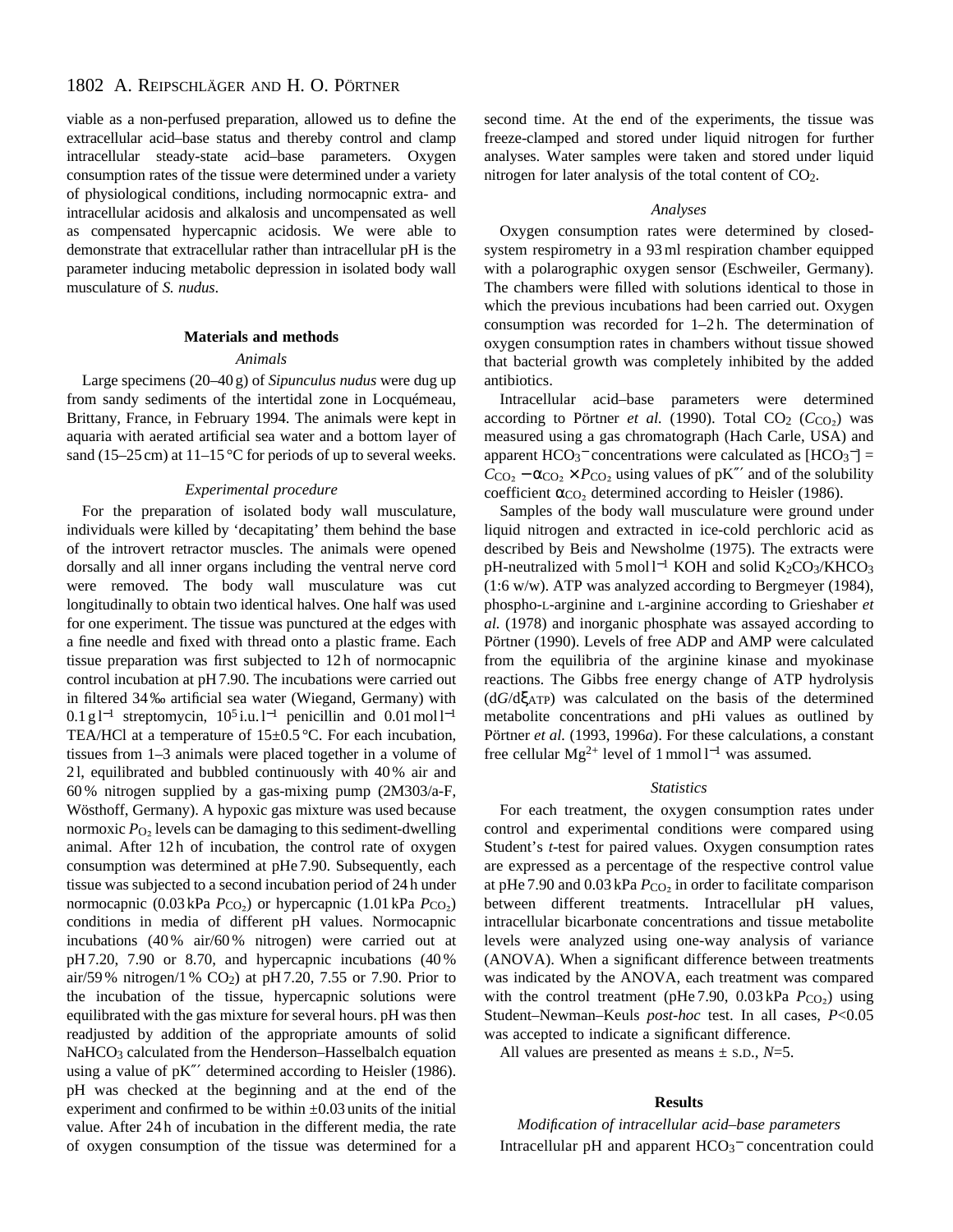

Fig. 1. (A) Intracellular pH values (pHi) of *Sipunculus nudus* isolated body wall musculature after long-term exposure of the tissue to media of different pH. pHi increases with medium pH (pHe). Normo- and hypercapnia give rise to different pHi/pHe relationships. (B) Intracellular HCO<sub>3</sub><sup>-</sup> concentrations of isolated body wall musculature exposed to media containing different extracellular HCO<sub>3</sub><sup> $-$ </sup> concentrations. *C*, control; values are means  $\pm$ S.D., *N*=5, \* indicates a significant difference from the respective control value.

be set to specific values by choosing the appropriate 'extracellular' parameters for the incubation medium. The changes in tissue acid–base parameters with those of the medium are shown in Fig. 1A,B. pHi increased with medium pH (Fig. 1A). At a low pHe of 7.20, pHi was 7.17±0.05 during normocapnia and 7.20±0.02 during hypercapnia. Increasing pHe led to a larger increase in pHi under hypercapnia than under normocapnia. During hypercapnia, pHi was elevated to  $7.37 \pm 0.03$  at pHe 7.90, while during normocapnia pHe had to be set to 8.70 to reach a comparable pHi value of 7.36±0.05. This difference is obviously due to the differing extra- and intracellular  $HCO<sub>3</sub><sup>-</sup>$  concentrations under hypercapnia and normocapnia (Fig. 1B). Extracellular HCO<sub>3</sub><sup>-</sup> concentrations under hypercapnia had to be severalfold higher than under normocapnia to reach the same extracellular pH. At a given medium pH, the dependence of intracellular on extracellular  $HCO<sub>3</sub><sup>-</sup>$  concentrations (Fig. 1B) led to higher intracellular HCO<sub>3</sub><sup>-</sup> concentrations and pH values under hypercapnia.



Fig. 2. (A) Oxygen consumption rates of *Sipunculus nudus* isolated body wall musculature at different values of intracellular pH (pHi) during normocapnia and hypercapnia. (B) Intracellular HCO<sub>3</sub>concentrations and oxygen consumption rates of isolated body wall musculature under the same conditions. *C*, control; \*oxygen consumption rate significantly different from the control value; values are means  $\pm$  s.p.,  $N=5$ .

# *Dependence of rates of oxygen consumption on acid–base status*

Fig. 2A shows the rate of oxygen consumption as a function of pHi. At low pHi  $(\leq 7.20)$ , oxygen consumption was significantly depressed to about 80 % of control values under both hypercapnia and normocapnia. High pHi values between 7.35 and 7.40 were associated with a slight, but insignificant, elevation of oxygen consumption rates above control values, regardless of hypercapnic or normocapnic conditions. The normocapnic control tissue (pHi=7.26±0.02) exhibited a higher metabolic rate than the hypercapnic tissue at  $pHi 7.32±0.01$ , which showed a depression similar to that of the tissues at low pHi.

Fig. 2B depicts the relationships between oxygen consumption rates and intracellular  $HCO<sub>3</sub><sup>-</sup>$  concentrations. The HCO<sub>3</sub><sup>-</sup> levels of the tissues differed considerably between normo- and hypercapnia, and an overall correlation between intracellular HCO<sub>3</sub><sup>-</sup> concentrations and oxygen consumption rates was not observed. However, within each treatment, falling intracellular  $HCO<sub>3</sub><sup>-</sup>$  concentrations were associated with a reduced rate of oxygen consumption of the tissue.

Finally, the relationship between pHe and the oxygen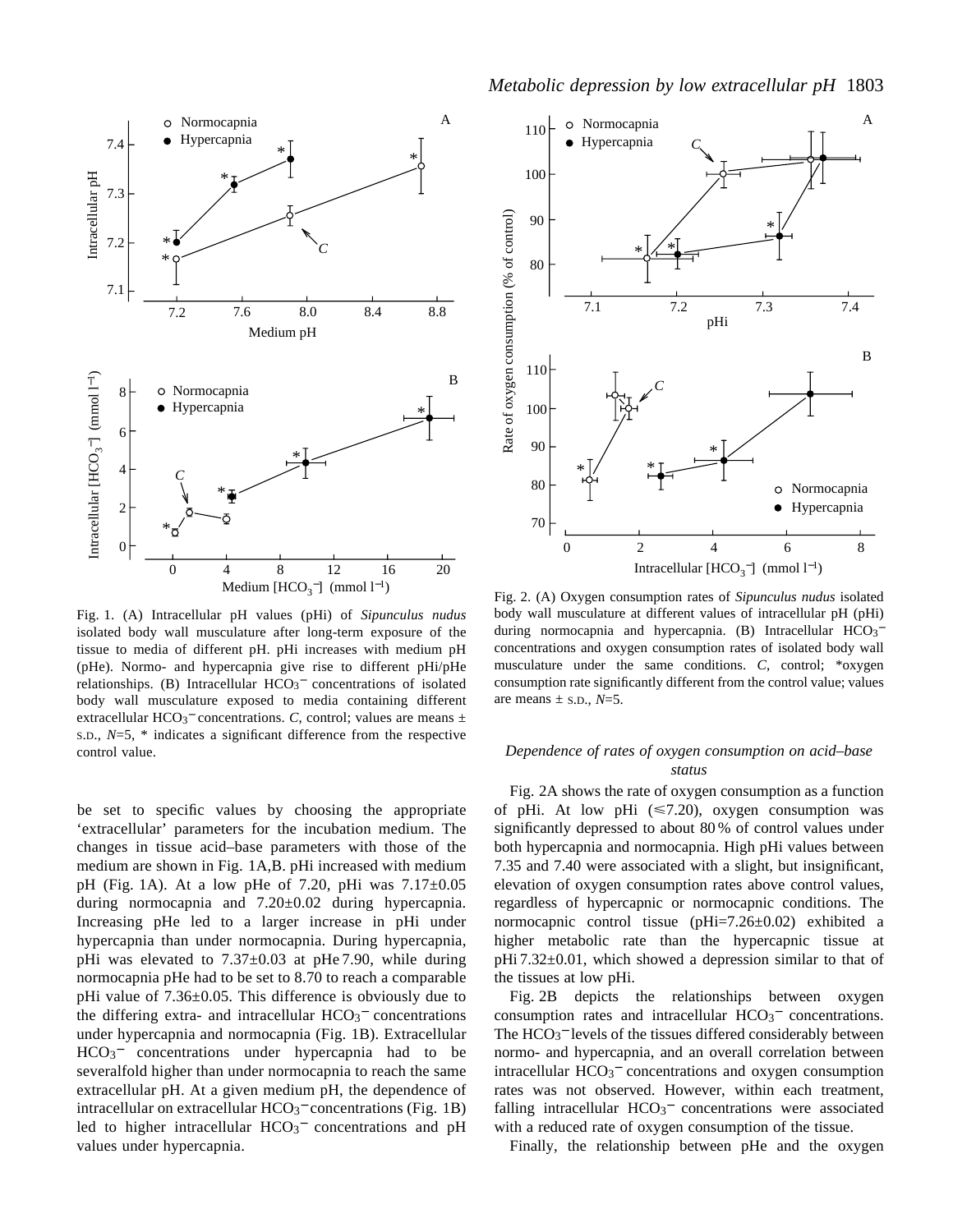

Fig. 3. Oxygen consumption rates of *Sipunculus nudus* isolated body wall musculature as a function of extracellular pH (pHe). *C*, control; \*oxygen consumption rate significantly different from the control value; values are means  $\pm$  s.p.,  $N=5$ . This plot gives a congruent picture for normo- and hypercapnic data: the oxygen consumption rate of the tissue is significantly depressed below a threshold value of pHe.

consumption rates of the tissue preparations (Fig. 3) shows that the depression of oxygen consumption depends upon low values of pHe. Below a threshold value of pHe, the oxygen consumption rate is linearly reduced with falling pHe. It should be noted that this is the only congruent relationship (including all data points) that can be established between oxygen consumption rates and one of the six intra- and extracellular acid–base parameters.

### *Concentrations of high-energy phosphates and Gibbs free energy change of ATP hydrolysis*

Table 1 shows the concentrations of ATP, phospho-Larginine, L-arginine, inorganic phosphate, free ADP and free AMP in the body wall musculature under the different treatments. We also calculated the ratio of phospho-L-arginine to L-arginine plus phospho-L-arginine concentrations, and the free energy change of ATP hydrolysis (d*G*/dξATP). None of the treatments led to significant changes in the concentrations of the high-energy phosphates (ATP and phospho-L-arginine), and both the free energy change of ATP hydrolysis and the other parameters remained unaffected.

#### **Discussion**

In the present study, we examined the effects of intra- and extracellular pH,  $P_{CO_2}$  and [HCO<sub>3</sub><sup>-</sup>] on the aerobic metabolic rate of *S. nudus* at the tissue level. The use of isolated body wall musculature allows us to determine whether cellular mechanisms are involved in the depression of aerobic metabolic rate that occurs *in vivo* under environmental hypercapnia in *S. nudus* (H. O. Pörtner, A. Reipschläger and N. Heisler, in preparation) and to identify the acid–base parameter(s) eliciting metabolic depression.

Isolated tissue preparations of the body wall musculature were subjected to hypercapnic conditions at pHe 7.20, 7.55 or 7.90. The first two values were chosen according to *in vivo* data for *S. nudus* exposed to environmental hypercapnia. A pHe of 7.20 represents the *in vivo* pHe found during acute uncompensated hypercapnia, and pHe 7.55 represents the steady-state pHe value reached after compensation of the hypercapnic acidosis (H. O. Pörtner, A. Reipschläger and N. Heisler, in preparation). At both pHe values, we measured a significant depression of oxygen consumption rate in isolated body wall musculature during hypercapnia (Fig. 3). At pHe 7.20, the average rate of consumption was depressed by 17.7 % and at pHe 7.55 it was depressed by 13.7 %. *In vivo* measurements of oxygen consumption rate during environmental hypercapnia of 1.01 kPa *P*<sub>CO<sub>2</sub></sub> demonstrated a comparable depression of 22 % (H.O. Pörtner, A. Reipschläger and N. Heisler, in preparation). It can therefore be concluded that at least part of this response is evoked at the cellular level and not by systemic mechanisms.

Table 1. *Intracellular pH values and the concentrations of ATP, phospho-L-arginine (PLA), L-arginine (L-Arg), inorganic phosphate (Pi), free ADP and free AMP in the body wall musculature of* Sipunculus nudus *after 24 h of incubation at different values of extracellular pH during normocapnia (0.03 kPa ambient* P*CO2) and hypercapnia (1.01 kPa ambient* P*CO2)*

|                          |      |                  | ATP                            | <b>PLA</b>                     | $L-Arg$                | $P_i$                          | Free ADP         | Free AMP          | [PLA]           | $dG/d\xi_{ATP}$          |
|--------------------------|------|------------------|--------------------------------|--------------------------------|------------------------|--------------------------------|------------------|-------------------|-----------------|--------------------------|
| Condition                | pHe  | pHi              | $(\text{umol}\,\text{g}^{-1})$ | $(\text{umol}\,\text{g}^{-1})$ | $(\text{umol }g^{-1})$ | $(\text{µmol}\,\text{g}^{-1})$ | $(nmol g-1)$     | $(nmol g^{-1})$   | $[PLA]+[L-Arg]$ | $(kJ \,\text{mol}^{-1})$ |
| Normocapnia<br>(control) | 7.90 | $7.26 \pm 0.02$  | $2.45 \pm 0.41$                | $44.54 + 6.11$                 | $.81 \pm 0.24$         | $0.73 \pm 0.65$                | $5.91 \pm 1.89$  | $0.017 + 0.010$   | $0.96 \pm 0.01$ | $-66.31 \pm 4.72$        |
| Normocapnia              | 7.20 | $7.17 \pm 0.05*$ | $2.77 \pm 0.59$                | $45.63 + 4.30$                 | $2.04 + 0.28$          | $0.77 \pm 0.46$                | $5.88 \pm 1.39$  | $0.014 \pm 0.004$ | $0.96 \pm 0.01$ | $-65.65+4.20$            |
| Normocapnia              | 8.70 | $7.36 \pm 0.05*$ | $2.26 \pm 0.27$                | $48.62 \pm 6.83$               | $.60 \pm 0.27$         | $1.66 \pm 1.04$                | $5.25 \pm 1.15$  | $0.016 + 0.009$   | $0.97 \pm 0.01$ | $-63.73 \pm 2.79$        |
| Hypercapnia              | 7.20 | $7.20 \pm 0.02*$ | $2.65 \pm 0.68$                | $45.25 \pm 3.87$               | $.99 \pm 0.33$         | $0.59 \pm 0.40$                | $6.00 \pm 1.96$  | $0.016 \pm 0.007$ | $0.96 \pm 0.01$ | $-65.59 \pm 2.76$        |
| Hypercapnia              | 7.55 | $7.32 \pm 0.01*$ | $2.52 \pm 0.45$                | 53.86+5.94                     | $2.11 + 0.29$          | $0.85 \pm 0.21$                | $6.71 + 2.07$    | $0.021 \pm 0.009$ | $0.96 \pm 0.01$ | $-63.83 \pm 1.00$        |
| Hypercapnia              | 7.90 | $7.37 \pm 0.03*$ | $3.24 \pm 0.43$                | $52.55 + 7.31$                 | $2.19 + 0.62$          | $1.18 \pm 0.64$                | $10.14 \pm 3.59$ | $0.040 + 0.024$   | $0.96 \pm 0.01$ | $-63.73 \pm 2.98$        |

The levels of free ADP and free AMP were calculated from the equilibrium of myokinase reaction.

Also given are the ratio of phospho-L-arginine to L-arginine plus phospho-L-arginine concentrations and the free energy change of ATP hydrolysis (d*G*/dξATP).

**\*** indicates a significant difference from the respective control value (means ± S.D., *N*=5).

Apart from free AMP and ATP levels, which are given in nmol  $g^{-1}$  fresh mass, all other concentrations are in  $\mu$ mol  $g^{-1}$  fresh mass.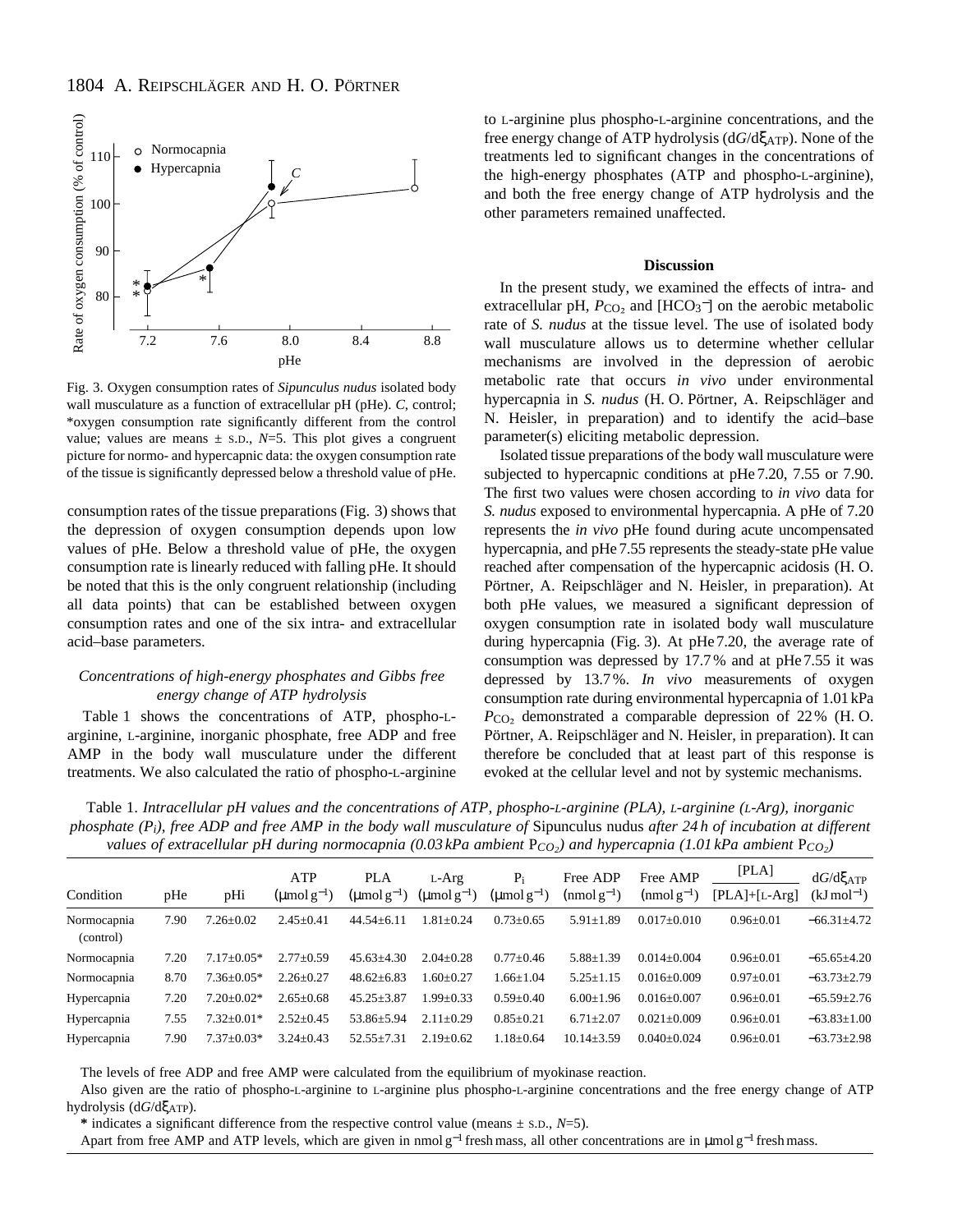Our data show that the depression of aerobic metabolic rate during hypercapnia at pHe 7.20 and 7.55 cannot be attributed to a low pHi (Figs 1A, 2A). pHi values were low (7.20±0.02) at pHe 7.20, but reached a value of  $7.32\pm0.01$  at pHe 7.55 and were thus significantly elevated above the control value of 7.26±0.02. This result is in accordance with results obtained from intact *S. nudus*, where the oxygen consumption rate remained depressed when the intracellular acidosis was fully compensated (H. O. Pörtner, A. Reipschläger and N. Heisler, in preparation). As a corollary, pHi can be excluded as the regulatory signal which elicits metabolic depression during hypercapnia in *S. nudus*.

 $P_{CO<sub>2</sub>}$  and [HCO<sub>3</sub><sup>-</sup>] can also be excluded as parameters responsible for metabolic down-regulation. If there were a direct effect of *P*<sub>CO</sub><sub>2</sub> on energy turnover, it would be present in all tissues exposed to 1.01 kPa *P*CO2. However, the hypercapnic tissues incubated at a high pHe of 7.90 (pHi 7.37) did not show a reduction but instead a slight, although insignificant, elevation of their oxygen consumption rate (Fig. 3). Elevated intra- or extracellular  $HCO<sub>3</sub><sup>-</sup>$  concentrations during hypercapnia also exert no depressing effect; Figs 1B, 2B demonstrate that the hypercapnic tissues showed no metabolic depression at high [HCO<sub>3</sub><sup>-</sup>]<sub>e</sub> or [HCO<sub>3</sub><sup>-</sup>]<sub>i</sub>. Finally, as indicated by Fig. 3, it can be concluded that the parameter inducing a depression of energy turnover in the isolated body wall musculature of *S. nudus* is extracellular pH. A low extracellular pH is correlated with a depressed oxygen consumption rate during both hypercapnia and normocapnia.

To our knowledge, this is the first study presenting evidence for a role of extracellular pH in metabolic depression. Whether our findings are also valid for other organisms remains to be established. We have discriminated between the effects of the individual intra- and extracellular acid–base parameters on metabolic rate and energy status. A comparable study by Walsh *et al.* (1988) focused on the influence of acid–base parameters on lactate metabolism in rainbow trout hepatocytes. In that study, separation of the effects of pHe and pHi was not possible since pHi changed with pHe. Lactate utilization was depressed by a combined decrease in pHe and pHi as well as by increased  $P_{\rm CO_2}$ , while high bicarbonate levels at high pH stimulated lactate metabolism. Barnhart (1992) reported that 1 h of *in vitro* hypercapnia (high *P*<sub>CO2</sub>, low pHe, elevated extracellular [HCO<sub>3</sub><sup>-</sup>]) failed to depress the oxygen consumption rates of isolated hepatopancreas and mantle tissue from dormant snails *Otala lactea*. As metabolic depression in this species occurs only under hypercapnia *in vivo*, the author concluded that it is mediated by the presence of some factor absent *in vitro*. However, the time span of 1 h that was used in the study appears very short. It should be emphasized that our results were obtained when the tissues had reached a new steady state under the experimental conditions (H. O. Pörtner, A. Reipschläger and N. Heisler, in preparation). Arguably, short-term exposures would have given different results. Acute acidosis, for instance, has been shown to induce an increased rate of oxygen consumption in myocytes of the turtle *Chrysemys picta belli*, but oxygen consumption recovered to the control value within 1 h.

# *Metabolic depression by low extracellular pH* 1805

The transient increase in the rate of oxygen consumption could be attributed to elevated activities of the  $Na^+/H^+$  exchanger and Na+/K+-ATPase (Watson *et al.* 1994). Similarly, transition to steady-state hypercapnia in *S. nudus in vivo* was associated with a transient decrease in the levels of the phosphagen phospho-Larginine and the free energy change of ATP hydrolysis, indicating a transient rise in energy demand (H. O. Pörtner, A. Reipschläger and N. Heisler, in preparation).

During all treatments, the high-energy phosphates ATP and phospho-L-arginine were maintained at high levels in the body wall musculature preparations. Protons are participants in the arginine kinase and creatine kinase reactions, both of which are considered to operate close to thermodynamic equilibrium. Nevertheless, our results show that changes in pHi were not reflected by significant changes in the concentrations of the other participants of the arginine kinase reaction, i.e. ATP, phospho-L-arginine, L-arginine and ADP. Long-term acidosis also did not influence the free energy change of ATP hydrolysis (d*G*/dξATP) in the isolated body wall musculature of *S. nudus*. This contrasts with recent results obtained for the isolated radula protractor muscle of the gastropod *Busycon canaliculatum* (Combs and Ellington, 1995). Here, extra- and intracellular acidosis were accompanied by a decrease in d*G*/dξATP and also by a reduced phospho-L-arginine level, both lasting for the total experimental period of 6 h. However, the acidosis employed in the latter study was more severe than in the present study, and the 5,5-dimethyl-2,4-oxazolidinedione (DMO) load of the tissue may have led to elevated energy requirements owing to an increase in proton permeability caused by the weak acid distribution behaviour of DMO. In contrast, proton movements are not involved in the distribution of  $CO<sub>2</sub>$  (or NH<sub>3</sub>) between body compartments. A decrease in d*G*/dξATP with acidosis also occurred in various vertebrate muscles during ischaemia (Kammermeier *et al.* 1982). In addition, different studies on both invertebrate and vertebrate muscles reported a pH-induced fall in the tissue levels of phospho-L-arginine or phosphocreatine while ATP levels remained unchanged (Ellington, 1985; Sahlin *et al.* 1983; Zhou *et al.* 1991). Other studies, however, obtained similar results to those reported here for the isolated body wall musculature of *S. nudus*: the high-energy phosphates were maintained at high levels during acidosis in giant muscle fibres of the barnacle (Hamm and Yue, 1987), in the perfused ferret heart (Vandenberg *et al.* 1994) and in cat biceps and soleus muscles (Adams *et al.* 1991). The maintenance of high-energy phosphate levels and d*G*/dξATP that we observed in the body wall musculature tissue of *S. nudus* during normocapnic and hypercapnic acidosis is very probably related to the simultaneous metabolic depression, which may protect phosphagen levels during periods of acidosis.

Which mechanisms could be involved in our finding that a low extracellular pH leads to a significant depression of aerobic metabolic rate? The reduced energy demand is likely to be associated with ion-regulatory processes since, in isolated tissue, the interaction of extracellular protons with systemic signals affecting intracellular processes as well as effects on muscular activity can be excluded. Effects of extracellular pH on membrane ion channels and/or transport proteins leading to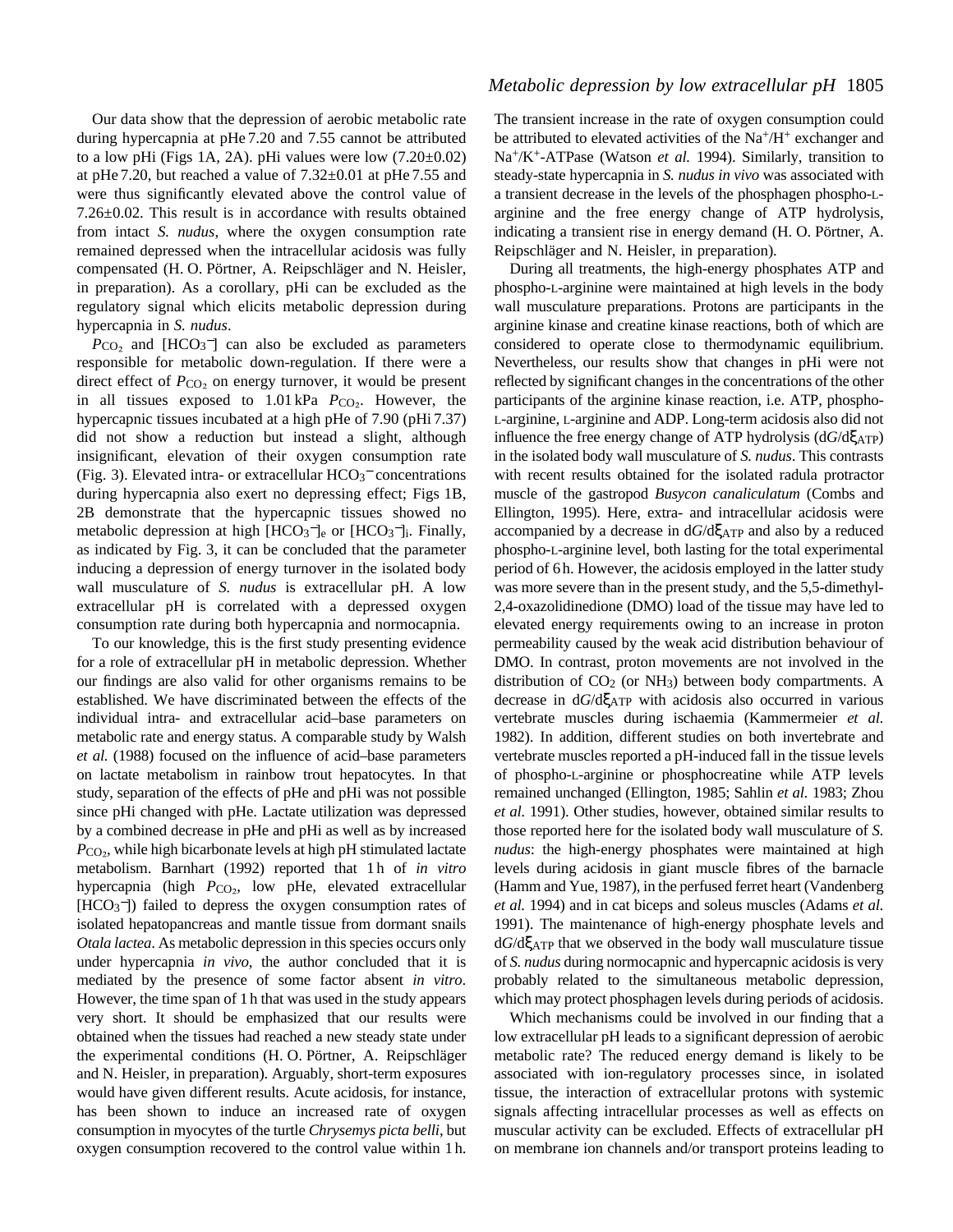

Fig. 4. Model proposed to account for a reduced energy turnover rate at low extracellular pH. Extracellular protons inhibit (−) the Na+/H+ exchanger. As a consequence, the Na<sup>+</sup>/H<sup>+</sup>/Cl<sup>−</sup>/HCO<sub>3</sub><sup>−</sup> exchanger becomes increasingly involved in pHi regulation. This exchanger transports two moles of acid–base equivalents per mole of Na+. The reduced requirement of acid–base regulation for Na+ leads to a reduction in Na<sup>+</sup>/K<sup>+</sup>-ATPase activity. The Na<sup>+</sup>/H<sup>+</sup>/Cl<sup>-</sup>/HCO<sub>3</sub><sup>-</sup> exchanger represents one mechanism of electroneutral Na+-dependent Cl−/HCO3 <sup>−</sup> exchange, and, in the present context, it is functionally equivalent to the other exchange mechanisms that can account for electroneutral Na<sup>+</sup>-dependent Cl<sup>−</sup>/HCO<sub>3</sub><sup>-</sup> exchange, i.e. (i) Na<sup>+</sup> +  $2HCO<sub>3</sub><sup>-</sup>$  for Cl<sup>-</sup>, (ii) Na<sup>+</sup> + CO<sub>3</sub><sup>2-</sup> for Cl<sup>-</sup> and (iii) the NaCO<sub>3</sub><sup>-</sup> ion pair for Cl−.

changes in membrane conductance and/or ion transport rates may be involved in metabolic depression in our preparation of isolated body wall musculature. As a working hypothesis, we propose a model that could explain a lowered energy demand of pHi regulation and a thus decreased metabolic rate during extracellular acidosis (Fig. 4). pHi regulation under steady-state conditions is achieved by ion exchange between intra- and extracellular compartments. The transport systems that continuously extrude protons from the cell, thus maintaining pHi, all operate against the electrochemical gradient. With a few exceptions, such as  $H^+$ -ATPase,  $H^+$  exchangers are driven by the Na+ gradient and are energetically balanced by the action of Na+/K+-ATPase. The stoichiometry of transported acid–base equivalents and transported Na+ differs and is characteristic for each transporter. This also implies differences in the ATP demand of each transport system. A shift in transport activities from the ubiquitous  $Na^{+}/H^{+}$  exchanger (Madshus, 1988) to a Na<sup>+</sup>-dependent Cl<sup>−</sup>/HCO<sub>3</sub><sup>-</sup> exchanger such as the Na<sup>+</sup>/H<sup>+</sup>/Cl<sup>−/</sup> HCO<sub>3</sub><sup>-</sup> exchanger (described for many invertebrates, Thomas, 1977; Boron *et al.* 1981; Thomas and Schlue, 1986; Galler and Moser, 1986; Wheatly and Henry, 1992) could lead to an immense reduction of the ATP cost of pHi regulation (up to 50 %) and might be involved in metabolic depression under hypercapnia and, generally, under conditions of decreased pHe. The shift can be induced by low pHe since the  $Na^+/H^+$ exchanger has been reported to be inhibited by high extracellular H<sup>+</sup> concentrations in a competitive or mixed manner, or even in a non-competitive manner (Grinstein and Rothstein, 1986). We are aware that except for the evidence supporting a crucial role of pHe in metabolic depression our data do not provide direct support for the above model. Instead of kinetic modifications of ion transport rates, transporter densities could be down- or up-regulated. Future studies must show whether this model holds true.

Nevertheless, previous data concerning pHe and pHi regulation during anaerobiosis in *S. nudus* might indicate a possible benefit of keeping pHe low. Individuals exhibiting different anaerobic metabolic rates (mainly due to seasonal variations), all exposed to 24 h of anaerobiosis, revealed the following pattern of pH regulation at different anaerobic metabolic rates. Intracellular pH decreased as a result of metabolic proton formation, but did not fall below a minimum value. At the same time, the amount of protons transferred to the extracellular space increased linearly with metabolic rate, and extracellular pH fell progressively depending on the metabolic rate. The transfer of proton equivalents from the extracellular space to the ambient water has been shown to be small and independent of metabolic rate under anaerobiosis (Pörtner *et al.* 1991; see Pörtner, 1987). Taken together, these results indicate that pHi is regulated (at a set point approximately 0.2–0.3 units below the normoxic value) at the expense of pHe (Pörtner, 1993). Extracellular pH drops and is poorly regulated even at high anaerobic energy turnover rates. The reduction in pHe could counteract high acidifying rates of anaerobic metabolism and very probably supports the reduction of ATP turnover observed during anaerobiosis (Hardewig *et al.* 1991). In contrast to *S. nudus*, pHi drops to a larger extent during anoxia in some other facultative anaerobes, with an exceptionally large decrease from 7.7 to 6.7 in anoxic *Artemia franciscana* embryos (Kwast *et al.* 1995). Such a large drop in pHi may then contribute to metabolic depression.

In summary, we provided evidence for a key role of extracellular pH in metabolic depression in *S. nudus*. In support of our findings, the importance of extracellular pH in the regulation of systemic and cellular functions is becoming increasingly clear: Tian *et al.* (1995) reported that, in isolated rat cerebral arteries, vasodilation in response to hypercapnia is induced by extracellular and not by intracellular acidosis. Extracellular pH has also been shown to modulate membrane potential in the tubular cells of frog kidney (Belachgar *et al.* 1995). Future studies must reveal whether the importance of extracellular pH changes for metabolic regulation is as high in other systems as we have demonstrated for *Sipunculus nudus*.

The constructive criticism by two anonymous referees is gratefully acknowledged. Supported by Deutsche Forschungsgemeinschaft Po 278/4 and 5. Alfred Wegener Institute Publication No. 1070.

#### **References**

ADAMS, G. R., FISHER, M. J. AND MEYER, R. A. (1991). Hypercapnic